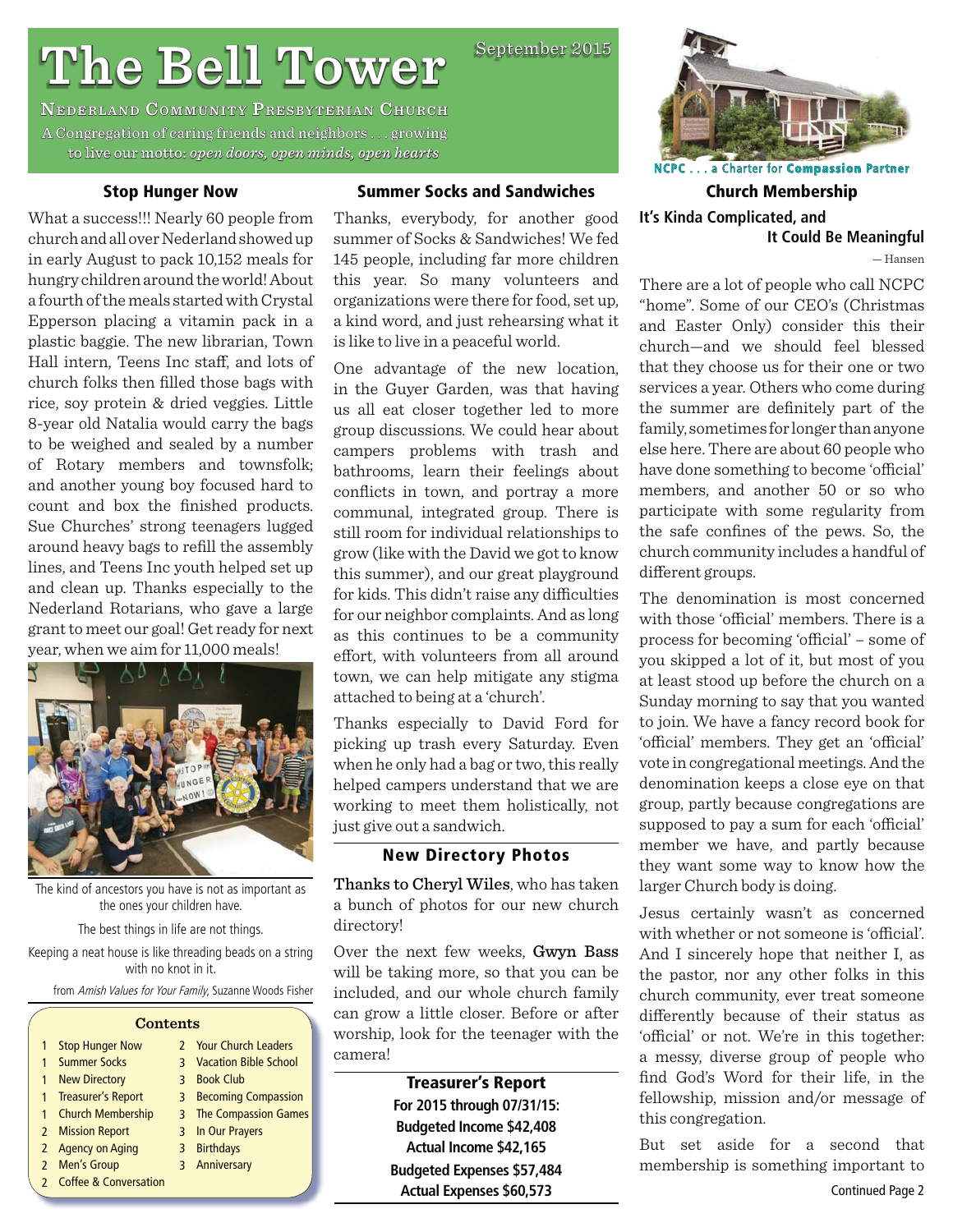#### **Church Membership.... https://** from Page 1

the red tape of the denomination, and that it is less important to the way the church actually functions. What might membership mean to you? What could it mean to you and your journey with God, to make the decision to officially join a congregation? What would it mean to you, to express your faith by standing before the congregation to say something like, "I don't understand it all, but I trust that God is on my side"?

This fall (dates TBD) we will have a new member interest group, for a few Sundays after worship. We'll learn about each other, the Christian and Presbyterian traditions, and this particular congregation. There's no commitment implied when you come to those gatherings, so that whether you decide to join officially or keep participating without that, either way, you're a cherished part of this family.

Another option, for those of you who aren't here in the fall because you primarily take part in the summertime, 'affiliate' membership. 'Affiliate' membership is another category that the denomination offers. Sometimes a college student will join a church as an affiliate, while their 'official' membership remains back at home, with the teddy bears and high school mementos. Sometimes a person who works seasonally will join a church as an affiliate, so that they have a community to call home, even when they are on the road. Sometimes a person who lives or vacations somewhere during a summer or winter will join as an affiliate, so that they can declare something about their commitment to that part-time faith community.

Becoming an 'affiliate' member is as easy as having your 'official' church send a letter to us, then standing up on a Sunday morning to express your desire to be part of this wild crowd. That's it – no other requirements or responsibilities, but it still could be a very meaningful demonstration.

If you want to talk more about 'official' or 'affiliate' membership, check in with Hansen after worship or on email. Peace!

#### **Mission Report**

The Nederland Food Pantry provided food for 318 people in July, and received 2206 pounds of donated food, in addition to the food we were able to gather from Boulder County Community Food Share. The Food Pantry and Clothing Closet is getting assistance with the garden and with sorting and arranging clothes by United Way volunteers that are from a Boulder Count business and will be in Nederland the morning of September 11. Additional help will be appreciated on that day, especially in the afternoon, so that all the various tasks can be completed. Thus, if you have some time available we'd appreciate your assistance. Simply come to the West wing of the Nederland Community Center and look for Chris Current.

The Board, working through the Executive Director, is working to identify some additional sources of funding so the Executive Director can be paid a living wage in the future, thus assuring that the Food Pantry will be able to continue functioning as long as necessary. Because these would be operational expenses grants are not a realistic source, so it will require some added effort to identify such sources.

> Dennis Whalen Home: 303-642-1435 Mobile: 303-862-1501

*The outer work can never be small if the inner work is great. And the outer work can never be great if the inner work is small.*

—Meister Eckhart, 14th century Christian mystic

# **Training Courses for Family Caregivers of Older Adults**

Are you providing part- or full-time care for an older loved one? Do you know someone who is? Boulder County Area Agency on Aging offers two training courses for family caregivers. The **National Caregiver Training Program**, which teaches practical skills for providing care at home, will meet on Thursdays, September 17 – October 29, 1:30 – 4:30 p.m., in Boulder.

**Powerful Tools for Caregivers**, which helps caregivers reduce stress and care for themselves, will meet on Wednesdays, September 23 – October 28, 1:30 – 4 p.m., also in Boulder. These courses are free (donations welcome), and financial assistance for respite care (substitute elder care) during class periods is available. Preregistration required: 303-678-6116 or InfoCaregiver@bouldercounty.org.

**Men's Group** meets the third Sunday of each month at 4 pm. All men are welcome, whether you want to share a beer or help plan our next outreach project. This month it's 20 September at Salto.

# **Coffee and Conversation**

Every Thursday, 9 am, at The Train Cars back room, everyone is invited for coffee and conversation about life, faith, church and everything in between.

#### **Factoid**

In the *olden days* at NCPC, way back around the late `90's (as in 1990's) congregants, both official and seasonal members, often served as ushers and liturgists for a full month. Now some take a Sunday each month. There's always room for more and it's painless.

# **Do you have questions or comments about NCPC?**

In the Presbyterian denomination, the ministry of administration for each congregation is handled by its Session of Elders (like a spiritual Board of Trustees), and the ministry of compassion is directed by the Deacons.

# **Here are your church leaders and**  staff:

Clerk of Session, Nancy Lynd Elder for Finance, Marylou Harrison Elder for Worship, Emily Haynes Elder for Fellowship, Claudia O'Neill

Elder for Property, Jim Reis Elder for Mission, Dennis Whalen Deacon, David Ford Deacon, Katie Haynes Deacon, Kathleen Henningsen Deacon, Bette Ventrella Treasurer, Wes Stiefer Piano, Daniel Herman Childcare, Pam North Sexton, John Callahan Pastor, Rev Hansen Wendlandt